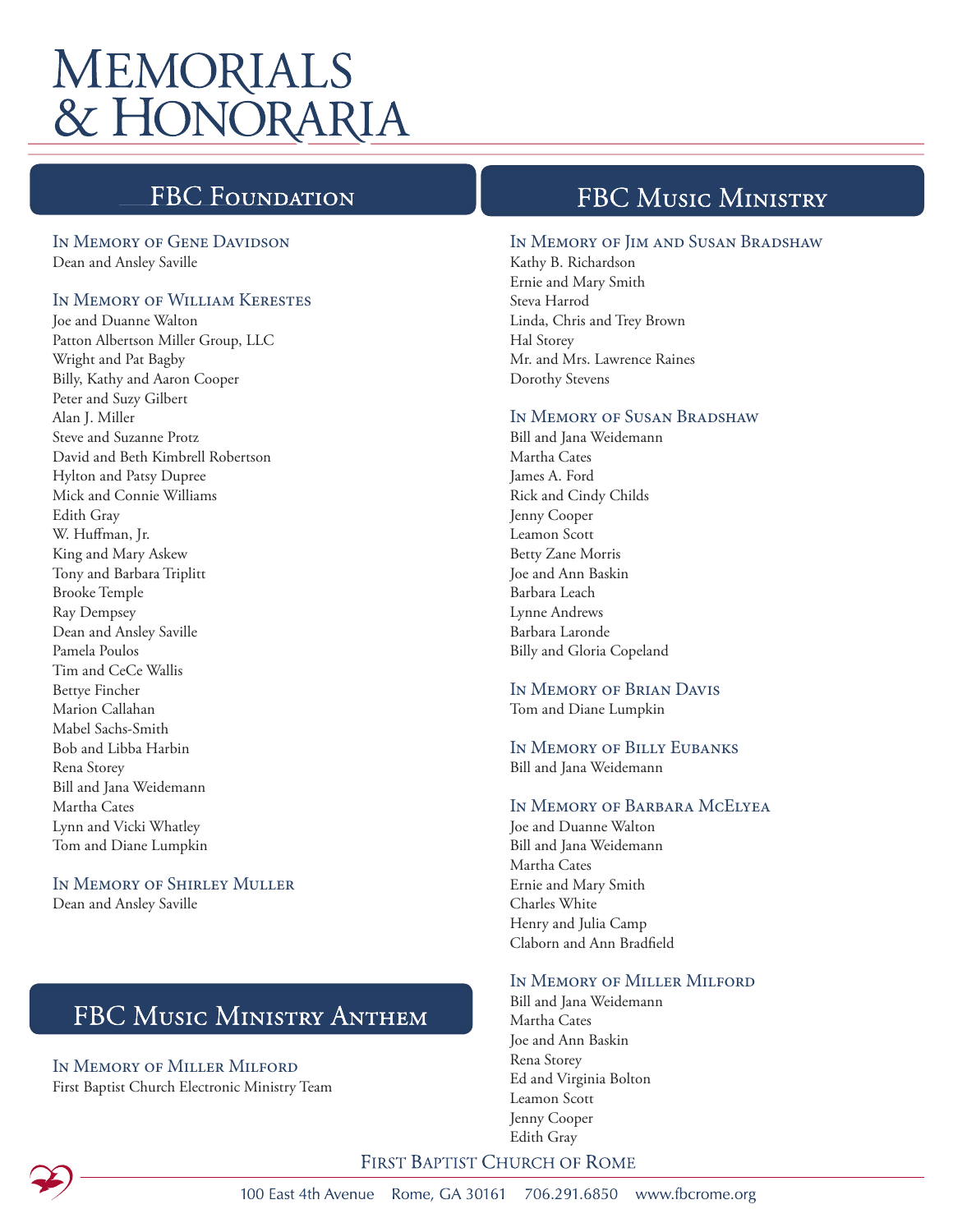# **MEMORIALS** & HONORARIA

## **FBC MUSIC MINISTRY**

### In Memory of Miller Milford

Dean and Ansley Saville Claborn and Ann Bradfield Becky Couch Jeff and Allison Brooks

In Memory of I. Harold Storey Ernie and Mary Smith

In Honor of Bill Weidemann Billy, Kathy and Aaron Cooper

### **CBF WORLD HUNGER RELIEF**

In Memory of Jim and Susan Bradshaw Rena Storey

In Memory of Melissa King Rena Storey

In Memory of Martin and Barbara McElyea Rena Storey

#### In Memory of I. Harold Storey

Peter and Suzy Gilbert Dean and Ansley Saville Scott and Nan Henson Clark N. Young W. Huffman, Jr. Danny Mullis Dan and Liz Mozley J. Paul Ferguson Edward Huggins Marvin Waldrep Mabel Sachs-Smith Bill and Jana Weidemann Mary Jo Selman Clint and Gena Agnew Jay and Connie DeVille Ed and Virginia Bolton Scott and Beth Smith

In Memory of I. Harold Storey and In Honor of Rena Storey and Family Kay New

### FBC SENIOR ADULT MINISTRY

#### In Memory of Melissa King

FBC Joy/Friendship Sunday Bible Study Class Frank Barron, Jr.

### FBC GENERAL BUDGET

In Memory of William Kerestes Steve and Gena Conrad

In Memory of I. Harold Storey Steve and Gena Conrad

# FBC HANDS OF CHRIST FUND

In Memory of Miller Milford Betty Zane Morris

### **BRIDGES OUT OF POVERTY**

In Honor of Keith and Robin Phillips Molly Kelly Steeves

## **CBF GLOBAL MISSIONS**

In Honor of All CBF Missionaries FBC Ruble-Whitworth Missions Group

IN HONOR OF FBC STAFF Dorothy Stevens

In Honor of Tara Inman and Nancy Ratcliffe FBC Joy/Friendship Sunday Bible Study Class